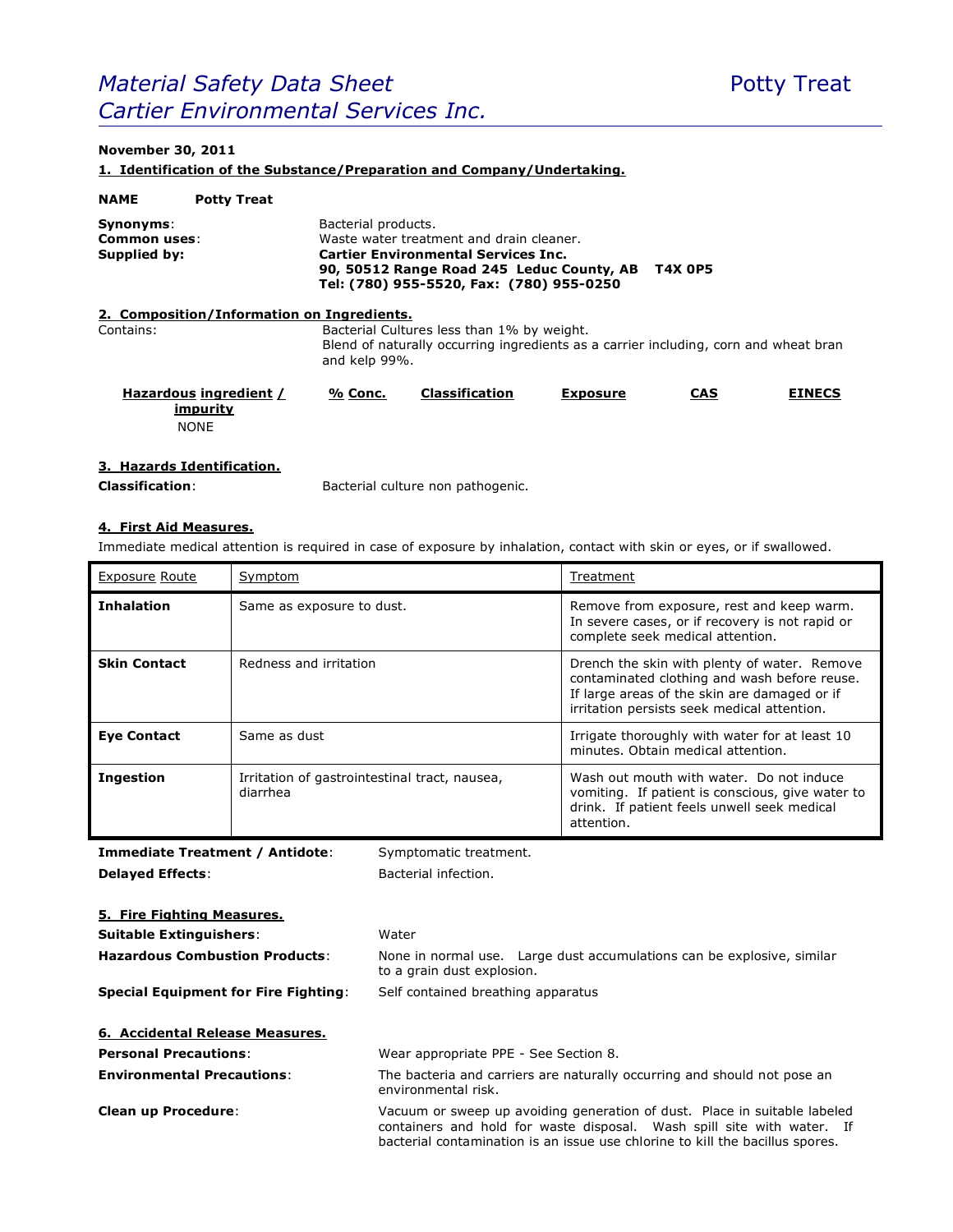#### **7. Handling & Storage.**

| <b>Handling</b>                                           | <b>Ventilation:</b> Good general ventilation.                       |                                                                                        |  |
|-----------------------------------------------------------|---------------------------------------------------------------------|----------------------------------------------------------------------------------------|--|
|                                                           | <b>Recommended procedures &amp; equipment:</b> avoid creating dust. |                                                                                        |  |
| <b>Storage</b>                                            | Temperature range:                                                  | 0 deg C to 40 deg C for product viability only.                                        |  |
|                                                           | product viability only.                                             | <b>Humidity range:</b> less than 40% for long term exposure of unprotected product for |  |
| Keep away from:                                           | See Section 10.                                                     |                                                                                        |  |
| Suitable storage Media:                                   | Original container with closed lid.                                 |                                                                                        |  |
| <b>Precautions against static discharge:</b> recommended. |                                                                     |                                                                                        |  |

#### **8. Exposure Controls/Personal Protection.**

#### **Exposure standards**:

| Component | LTEL (8h TWA) | STEL (15 mins) | Type |
|-----------|---------------|----------------|------|
|           |               |                |      |

None

**Personal Protective Equipment**:

| <b>Respiratory:</b> | Not applicable. |
|---------------------|-----------------|
|                     |                 |

| Hand: | Wash hands after use. Gloves recommended |  |
|-------|------------------------------------------|--|
|-------|------------------------------------------|--|

**Eye:** Safety glasses or goggles recommended.

**Skin:** Wash after exposure. Overalls and boots recommended

**Environmental Controls**: Users should be aware of environmental considerations and their duties under the environmental protection act.

**Hygiene Measures**: Always wash thoroughly after handling chemicals.

### **9. Physical & Chemical Properties.**

| Appearance                       | Blue colored                                                   |
|----------------------------------|----------------------------------------------------------------|
| Odor                             | Cherry                                                         |
| рH                               | Neutral 6.0 to 7.0 in water dispersion                         |
| <b>Boiling Point/range</b>       | Not Applicable                                                 |
| <b>Melting Point/range</b>       | Not Applicable                                                 |
| <b>Flash point</b>               | Not Applicable                                                 |
| <b>Flammability</b>              | Not flammable under normal conditions of storage and handling. |
| <b>Auto-ignition temperature</b> | Not Applicable                                                 |
| <b>Explosive limits</b>          | N/A - except in presence of large dust cloud                   |
| <b>Oxidizing Properties</b>      | Non                                                            |
| <b>Vapour Pressure</b>           | Not Applicable                                                 |
| <b>Relative density</b>          | $0.6$ to $0.8$                                                 |
| Solubility in water              | Dissolves in water.                                            |
| Solubility in solvent            | Not Applicable                                                 |
| <b>Partition coefficient</b>     | Not Applicable                                                 |
| <b>Viscosity</b>                 | Not Applicable                                                 |
| <b>Vapour density</b>            | Not Applicable                                                 |
| <b>Evaporation rate</b>          | Not Applicable                                                 |
| Conductivity                     | Not Applicable                                                 |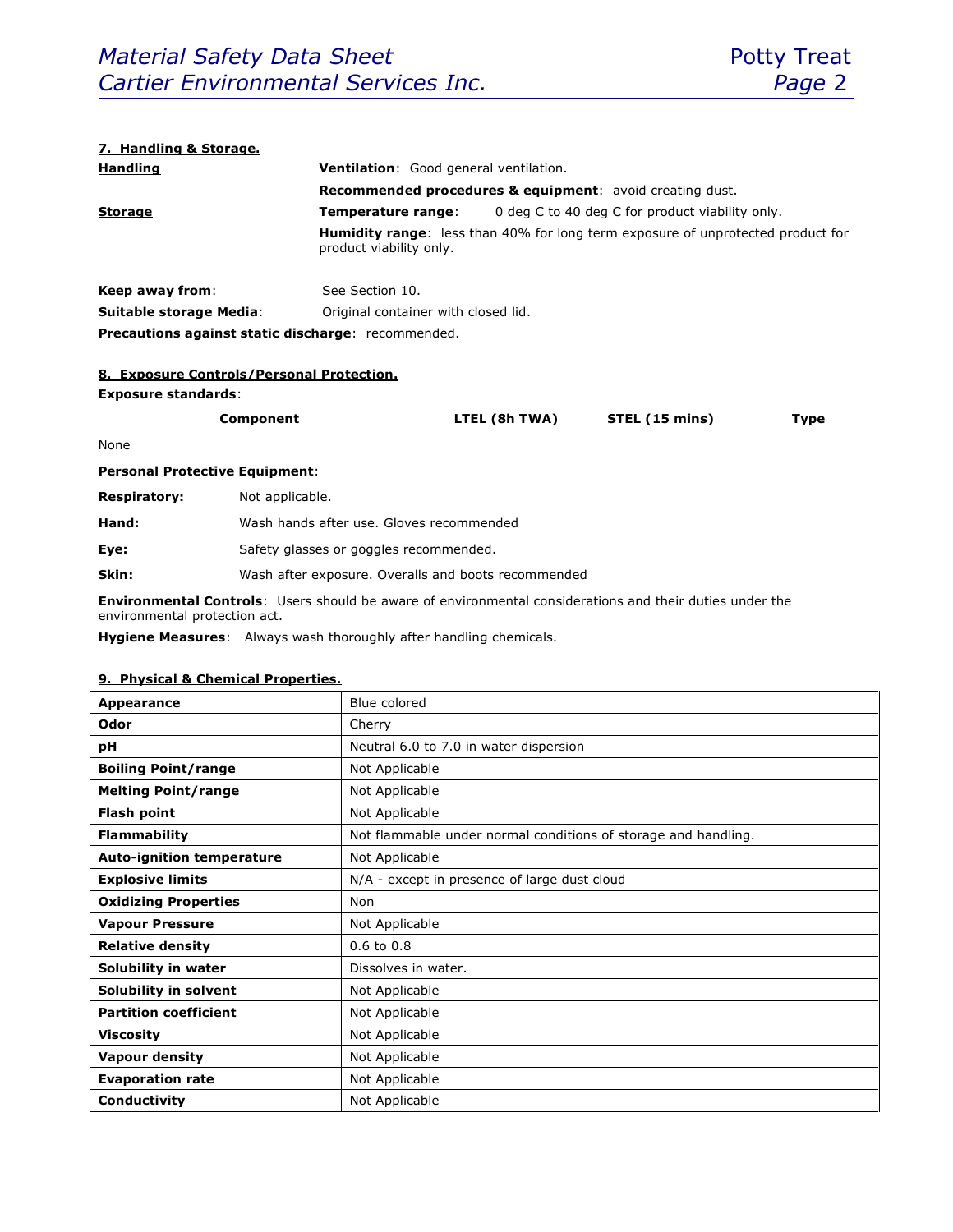| 10. Stability & Reactivity.                   |                                                                                                                                                                                                                                                                                                                                                       |
|-----------------------------------------------|-------------------------------------------------------------------------------------------------------------------------------------------------------------------------------------------------------------------------------------------------------------------------------------------------------------------------------------------------------|
| Stability:                                    | Stable under normal storage and handling conditions.                                                                                                                                                                                                                                                                                                  |
| <b>Conditions to avoid:</b>                   | Accumulations of product in enclosed spaces and generation of dust.                                                                                                                                                                                                                                                                                   |
| <b>Materials to avoid:</b>                    | Acids and Alkalies may inactivate the bacterial cultures.                                                                                                                                                                                                                                                                                             |
| <b>Hazardous decomposition products:</b>      | Oxides of carbon.                                                                                                                                                                                                                                                                                                                                     |
|                                               |                                                                                                                                                                                                                                                                                                                                                       |
| 11. Toxicological Information.                |                                                                                                                                                                                                                                                                                                                                                       |
|                                               | Toxological effects: Low Acute oral toxicity although ingestion will cause irritation of the gastrointestinal tract and<br>may result in nausea and diarrhea. May cause mild mechanical irritation to eyes, skin and mucous membranes. May<br>cause irritation from allergic reaction, especially to people that have a history of allergic reaction. |
| <b>LD</b> LO                                  |                                                                                                                                                                                                                                                                                                                                                       |
| LD <sub>50</sub>                              | skin-rabbit<br>oral-rat                                                                                                                                                                                                                                                                                                                               |
|                                               |                                                                                                                                                                                                                                                                                                                                                       |
| <u>12. Ecological Information.</u>            |                                                                                                                                                                                                                                                                                                                                                       |
| <b>Environmental Effects:</b>                 | Minimal impact under normal conditions of use and storage. The bacterial<br>cultures are naturally occurring soil type organisms. The carriers are<br>naturally occurring materials.                                                                                                                                                                  |
| Mobility:                                     | Disperses in water.                                                                                                                                                                                                                                                                                                                                   |
| Degradability:                                | Contents are biodegradable.                                                                                                                                                                                                                                                                                                                           |
|                                               |                                                                                                                                                                                                                                                                                                                                                       |
|                                               |                                                                                                                                                                                                                                                                                                                                                       |
| <b>Bio-accumulative potential:</b>            | Not Known                                                                                                                                                                                                                                                                                                                                             |
| <b>Aquatic Toxicity:</b>                      | Not Known                                                                                                                                                                                                                                                                                                                                             |
| 13. Disposal Considerations.                  |                                                                                                                                                                                                                                                                                                                                                       |
| Substance:                                    | Via an authorized waste disposal contractor to an approved waste disposal                                                                                                                                                                                                                                                                             |
|                                               | site, observing all local and national regulations.                                                                                                                                                                                                                                                                                                   |
| <b>Container:</b>                             | As substance.                                                                                                                                                                                                                                                                                                                                         |
|                                               |                                                                                                                                                                                                                                                                                                                                                       |
| 14. Transport Information.                    | Not regulated for transport.                                                                                                                                                                                                                                                                                                                          |
| <b>UN number</b>                              | <b>Class</b>                                                                                                                                                                                                                                                                                                                                          |
| <b>Primary Hazard</b>                         | <b>Subsidiary Hazard</b>                                                                                                                                                                                                                                                                                                                              |
| <b>Packing Group</b>                          | <b>Emergency Action Code</b>                                                                                                                                                                                                                                                                                                                          |
| H.I. Number<br><b>Proper Shipping name</b>    | <b>Marine Pollutant</b><br>Waste water treatment compounds, bacterial culture.                                                                                                                                                                                                                                                                        |
|                                               |                                                                                                                                                                                                                                                                                                                                                       |
|                                               |                                                                                                                                                                                                                                                                                                                                                       |
| 15. Regulatory Information.                   |                                                                                                                                                                                                                                                                                                                                                       |
| Label Name<br><b>Symbols</b>                  | Potty Treat<br>no risk or safety phrases stipulated                                                                                                                                                                                                                                                                                                   |
| <b>Risk Phrases</b>                           | no risk or safety phrases stipulated                                                                                                                                                                                                                                                                                                                  |
| <b>Safety Phrases</b>                         | no risk or safety phrases stipulated                                                                                                                                                                                                                                                                                                                  |
| E.C. No<br>n/a<br><b>Additional labeling:</b> |                                                                                                                                                                                                                                                                                                                                                       |
|                                               | Use of this material may be governed by the following regulations: (users are advised to consult these                                                                                                                                                                                                                                                |
| regulations for further information).         |                                                                                                                                                                                                                                                                                                                                                       |

The information contained in this data sheet does not constitute an assessment of workplace risks.